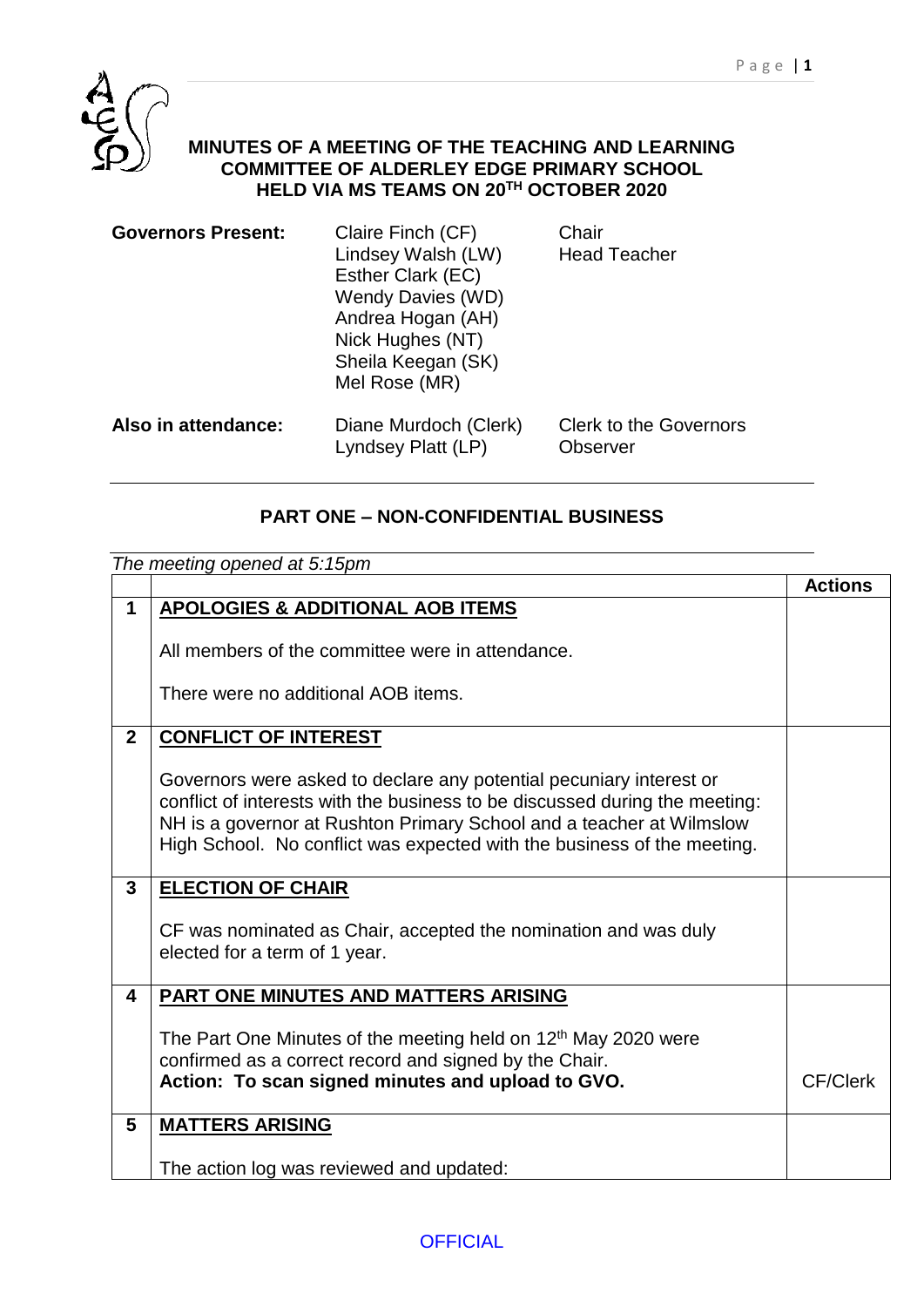|   | Governor Development Plan<br>This has been completed pending the addition of actions due to Covid-19<br>and will then be included in the Strategic School Development Plan<br>(SSDP).<br>Action: To include Covid-19 items in Governor Development Plan.<br><b>Home School Agreement</b><br>This has been reviewed and updated to include provision for remote                                                                                          | <b>CF</b>       |
|---|---------------------------------------------------------------------------------------------------------------------------------------------------------------------------------------------------------------------------------------------------------------------------------------------------------------------------------------------------------------------------------------------------------------------------------------------------------|-----------------|
|   | learning.<br>Item 7 - Governor Training<br>The scheduled training for 'Curriculum' and 'Teaching, Learning and<br>Assessment' was cancelled due to lockdown. Training for Exclusions and<br>Complaints panels was unavailable due to lockdown.<br>Action: To check which governors need to complete Exclusions or<br>Complaints training and when this will be provided by Cheshire East<br>(CE).                                                       | <b>CF/Clerk</b> |
|   | Item 17 - Link Governors<br>NH agreed to take on link governor role for Data and Pupil Premium. CF<br>agreed to retain SEND link governor role and to assume MFL<br>responsibility. SK agreed to assume link governor responsibility for RE.                                                                                                                                                                                                            |                 |
|   | All other actions had either been completed or were carried forward.                                                                                                                                                                                                                                                                                                                                                                                    |                 |
| 6 | <b>DATA</b>                                                                                                                                                                                                                                                                                                                                                                                                                                             |                 |
|   | Governors noted that numerical targets for the 2020-21 end of school year<br>and the 2022 SATs for the current Year 5 pupils have not been set due to<br>the lack of data as a result of the school closure. This will be reviewed<br>with the School Improvement Partner (SIP) at the next meeting.                                                                                                                                                    |                 |
|   | The target is for all pupils to be back on track and meeting expectations by<br>the end of the 2020-21 academic year.                                                                                                                                                                                                                                                                                                                                   |                 |
|   | Q: Is it reasonable to expect all pupils to catch up and meet targets?<br>A: Targets are set for maths, reading and writing. For all other subjects,<br>pupils will be able to cover the missed summer curriculum and the<br>curriculum for 2020-21. The national curriculum topics can be covered<br>within this timescale. Staff have reviewed the topics which were missed<br>due to the school closure and these items are being covered this term. |                 |
|   | Q: By spending time catching up on lost learning, are pupils having<br>to miss out on other lessons?<br>A: Pupils are not losing lesson time to catch up as additional time can be<br>found within the school day. Usually each class would have a day trip<br>during the autumn term, but as this is not currently possible due to Covid-<br>19 restrictions, classes are able to use this day to catch up on topics                                   |                 |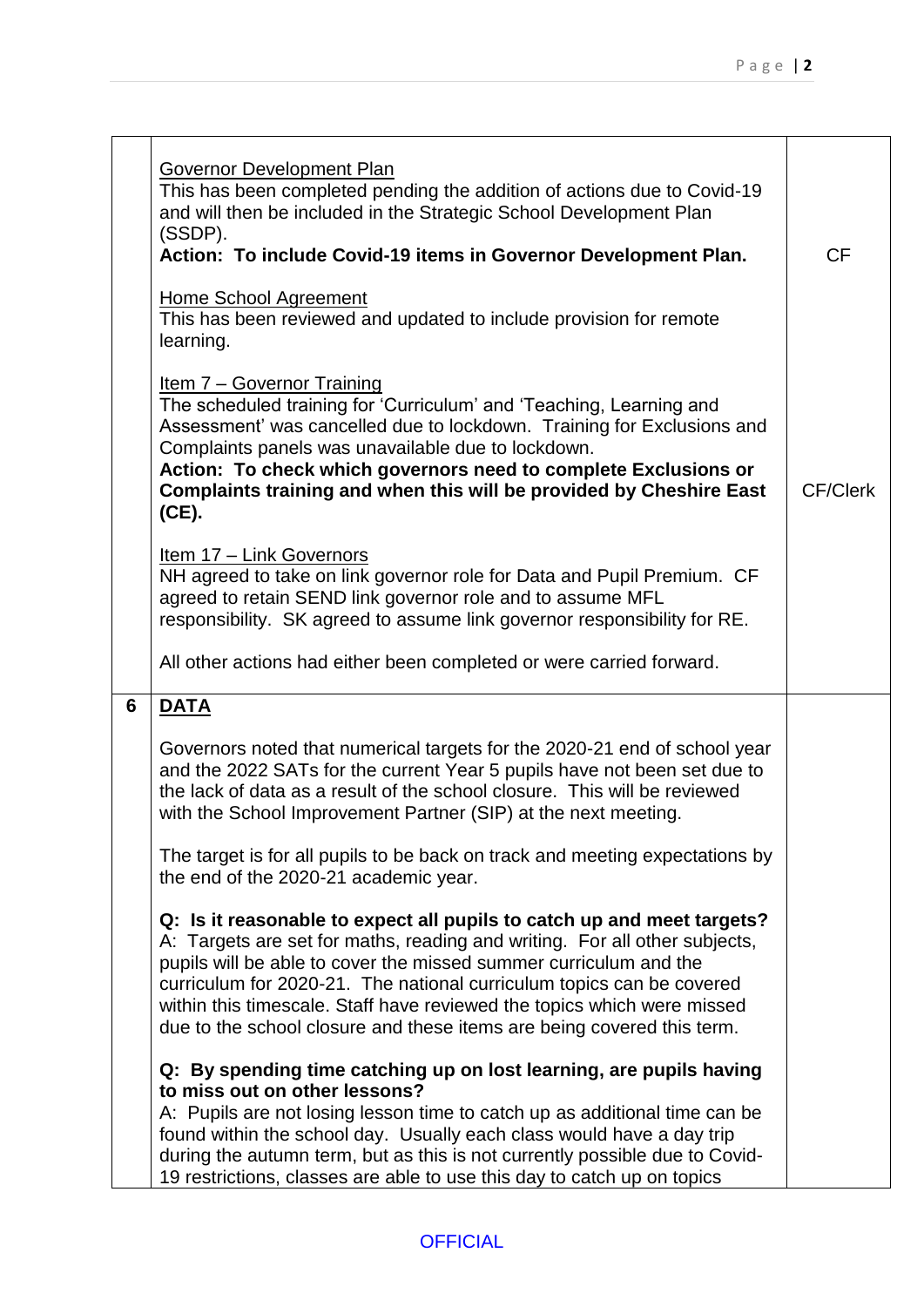|                         | instead. In addition, assemblies are currently only being held for 10                                                                                                                                                                                                                                                                                                             |           |
|-------------------------|-----------------------------------------------------------------------------------------------------------------------------------------------------------------------------------------------------------------------------------------------------------------------------------------------------------------------------------------------------------------------------------|-----------|
|                         | minutes on Mondays and Fridays which allows more teaching time.                                                                                                                                                                                                                                                                                                                   |           |
|                         |                                                                                                                                                                                                                                                                                                                                                                                   |           |
| $\overline{\mathbf{7}}$ | <b>GOVERNOR LINK REPORTS</b>                                                                                                                                                                                                                                                                                                                                                      |           |
|                         |                                                                                                                                                                                                                                                                                                                                                                                   |           |
|                         | Governors noted that link visits should continue either by phone, email or                                                                                                                                                                                                                                                                                                        |           |
|                         | virtually.                                                                                                                                                                                                                                                                                                                                                                        |           |
|                         |                                                                                                                                                                                                                                                                                                                                                                                   |           |
|                         | The Chair shared a proposed new Link Visit Report pro forma with                                                                                                                                                                                                                                                                                                                  |           |
|                         | governors via screen share. The new form includes:                                                                                                                                                                                                                                                                                                                                |           |
|                         | A section to prompt governor review of any policies relevant to the<br>$\bullet$<br>visit.                                                                                                                                                                                                                                                                                        |           |
|                         | A 'References' box to include items in the SSDP or Director's<br>Report which may be applicable.                                                                                                                                                                                                                                                                                  |           |
|                         | A section for questions to be put to the staff link prior to the visit to                                                                                                                                                                                                                                                                                                         |           |
|                         | allow staff time to prepare resources/evidence.                                                                                                                                                                                                                                                                                                                                   |           |
|                         | A box for 'Learnings' from the visit (including references to the use<br>$\bullet$                                                                                                                                                                                                                                                                                                |           |
|                         | of catch-up premium and pupil premium within the subject).                                                                                                                                                                                                                                                                                                                        |           |
|                         |                                                                                                                                                                                                                                                                                                                                                                                   |           |
|                         | Q: Is there room in the form to include a reference to evidence                                                                                                                                                                                                                                                                                                                   |           |
|                         | provided?                                                                                                                                                                                                                                                                                                                                                                         |           |
|                         | A: An evidence box can be added. It is important that questions are                                                                                                                                                                                                                                                                                                               |           |
|                         | submitted to staff in advance to allow them time to gather evidence.                                                                                                                                                                                                                                                                                                              |           |
|                         |                                                                                                                                                                                                                                                                                                                                                                                   |           |
|                         | Governors noted the requirement to be mindful of not adding to staff<br>workload.                                                                                                                                                                                                                                                                                                 |           |
|                         | Governors approved the new link visit pro forma.                                                                                                                                                                                                                                                                                                                                  |           |
|                         | Governors were advised that they should be familiar with the ALPS for the<br>new curriculum intent statements. These have been included in the whole<br>school curriculum document. Link governors should refer to the curriculum<br>intent statement for their subject prior to visiting and during the visit should<br>review how the curriculum intent statement is being met. |           |
|                         | Q: Are the ALPS and curriculum intent statements new?<br>A: The curriculum was reviewed by staff during the summer. Staff took                                                                                                                                                                                                                                                    |           |
|                         | the aims of the school and fed them through into the curriculum statements                                                                                                                                                                                                                                                                                                        |           |
|                         | to produce the ALPS:                                                                                                                                                                                                                                                                                                                                                              |           |
|                         | Academic excellence<br>$\bullet$                                                                                                                                                                                                                                                                                                                                                  |           |
|                         | Learning to learn<br>$\bullet$                                                                                                                                                                                                                                                                                                                                                    |           |
|                         | <b>Possibilities and risks</b>                                                                                                                                                                                                                                                                                                                                                    |           |
|                         | Social intelligence<br>$\bullet$                                                                                                                                                                                                                                                                                                                                                  |           |
|                         |                                                                                                                                                                                                                                                                                                                                                                                   |           |
|                         | All subjects have action plans and the new visit form will prompt governors                                                                                                                                                                                                                                                                                                       |           |
|                         | to review these prior to the visit.                                                                                                                                                                                                                                                                                                                                               |           |
|                         | Action: To finalise the visit form and upload to GVO.                                                                                                                                                                                                                                                                                                                             | <b>CF</b> |
|                         |                                                                                                                                                                                                                                                                                                                                                                                   |           |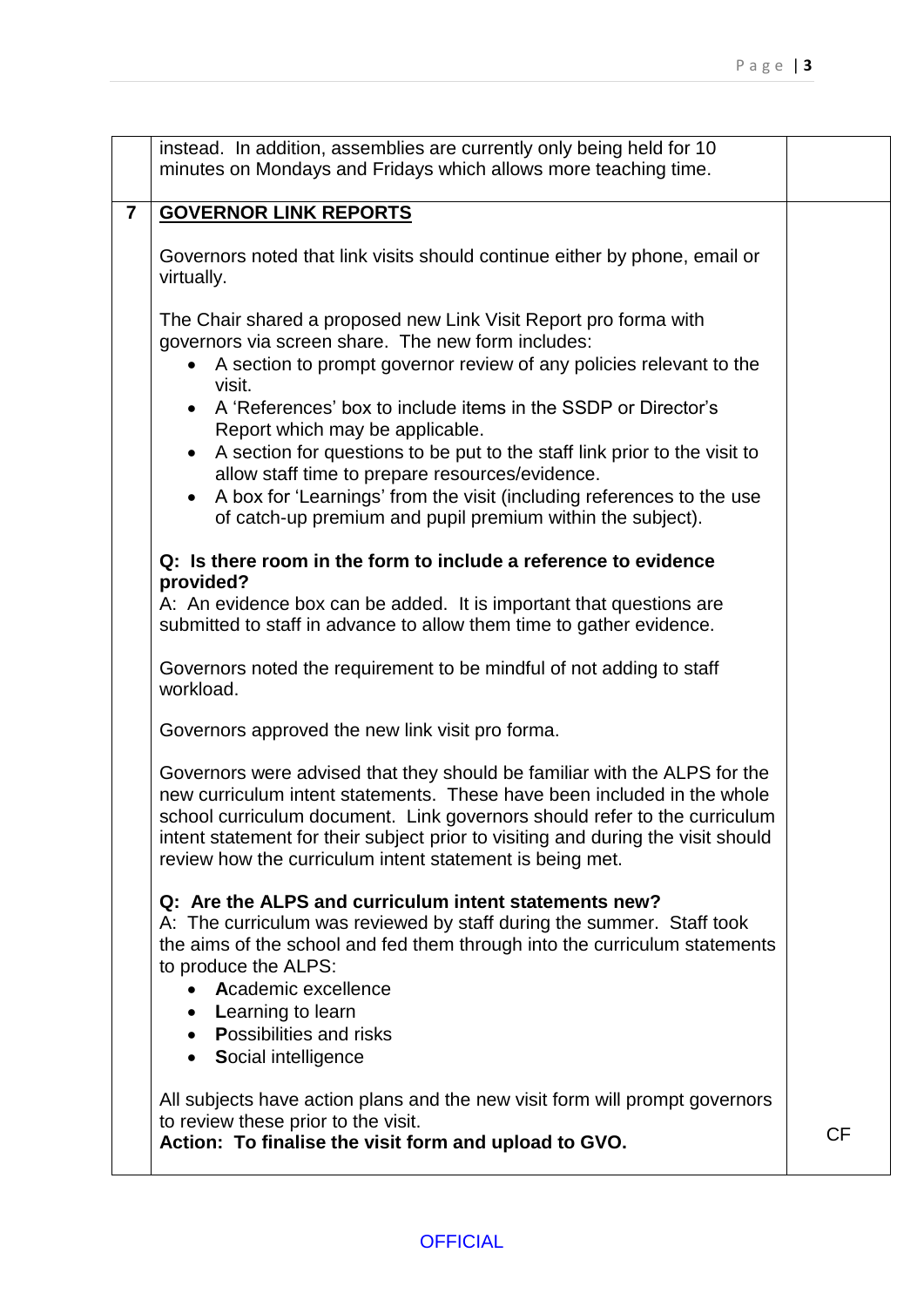| 8 | <b>COVID-19</b>                                                                                                                                                                                                                                                                                                                                                                                                                                                                                                                                                                                            |           |
|---|------------------------------------------------------------------------------------------------------------------------------------------------------------------------------------------------------------------------------------------------------------------------------------------------------------------------------------------------------------------------------------------------------------------------------------------------------------------------------------------------------------------------------------------------------------------------------------------------------------|-----------|
|   | The full school re-opening has been safe and well-organised, and<br>feedback from parents has been positive. Two Year groups have had to<br>close, with one of these being closed on two separate occasions. Staff<br>delivered online lessons to the closed classes and all staff have received<br>training on the use of MS Teams to deliver remote learning. Remote<br>lesson plans have been developed and are ready for immediate delivery<br>should a class be closed.                                                                                                                               |           |
|   | It is challenging to observe the new school routines, one-way systems and<br>maintain updated lesson plans for remote learning, however staff are<br>pleased to be back in school with pupils.                                                                                                                                                                                                                                                                                                                                                                                                             |           |
|   | The Recovery Curriculum has been developed and is included as an<br>action plan in the SDP for each subject. All subject leaders identified gaps<br>in learning and have made plans to address them. The curriculum has<br>been modified to meet Covid-19 restrictions, for example, using<br>glockenspiels in music instead of recorders.<br>Action: Include a reference to the recovery curriculum in the visit<br>form.                                                                                                                                                                                 | <b>CF</b> |
|   | Q: Are all pupils able to access to online learning?<br>A: All pupils can access MS Teams via laptop, tablet or phone. The<br>school has set up seven virtual classrooms and provided pupils with their<br>own email accounts so they can access Outlook 365. MS Teams is being<br>used in school to familiarise pupils with the functionality. Not all pupils<br>have access to printers at home, however they are still able to access and<br>participate in lessons and work online. Some local schools have<br>contacted the school for assistance in setting up their own remote learning<br>systems. |           |
|   | The school has invested in workbooks for pupils in case of issues with<br>access to the technology and has also applied for three free laptops from<br>CE to be used by pupils to access online learning.                                                                                                                                                                                                                                                                                                                                                                                                  |           |
|   | Q: How are Pupil Premium and SEND pupils coping with online                                                                                                                                                                                                                                                                                                                                                                                                                                                                                                                                                |           |
|   | learning?<br>A: Most EHCP pupils attended school throughout the closure. There is<br>currently one pupil with an EHCP who is at home and receiving online<br>lessons tailored to their needs. Individual lesson plans have been<br>prepared for each child ready to be delivered in the case of a further<br>lockdown or isolation.                                                                                                                                                                                                                                                                        |           |
|   | Q: Are pupils who receive 1:1 support from a Learning Support<br>Assistant still receiving this support online?<br>A: Yes, they are still able to access 1:1 support. It is challenging for<br>pupils with high needs to access education via a screen.                                                                                                                                                                                                                                                                                                                                                    |           |

# **OFFICIAL**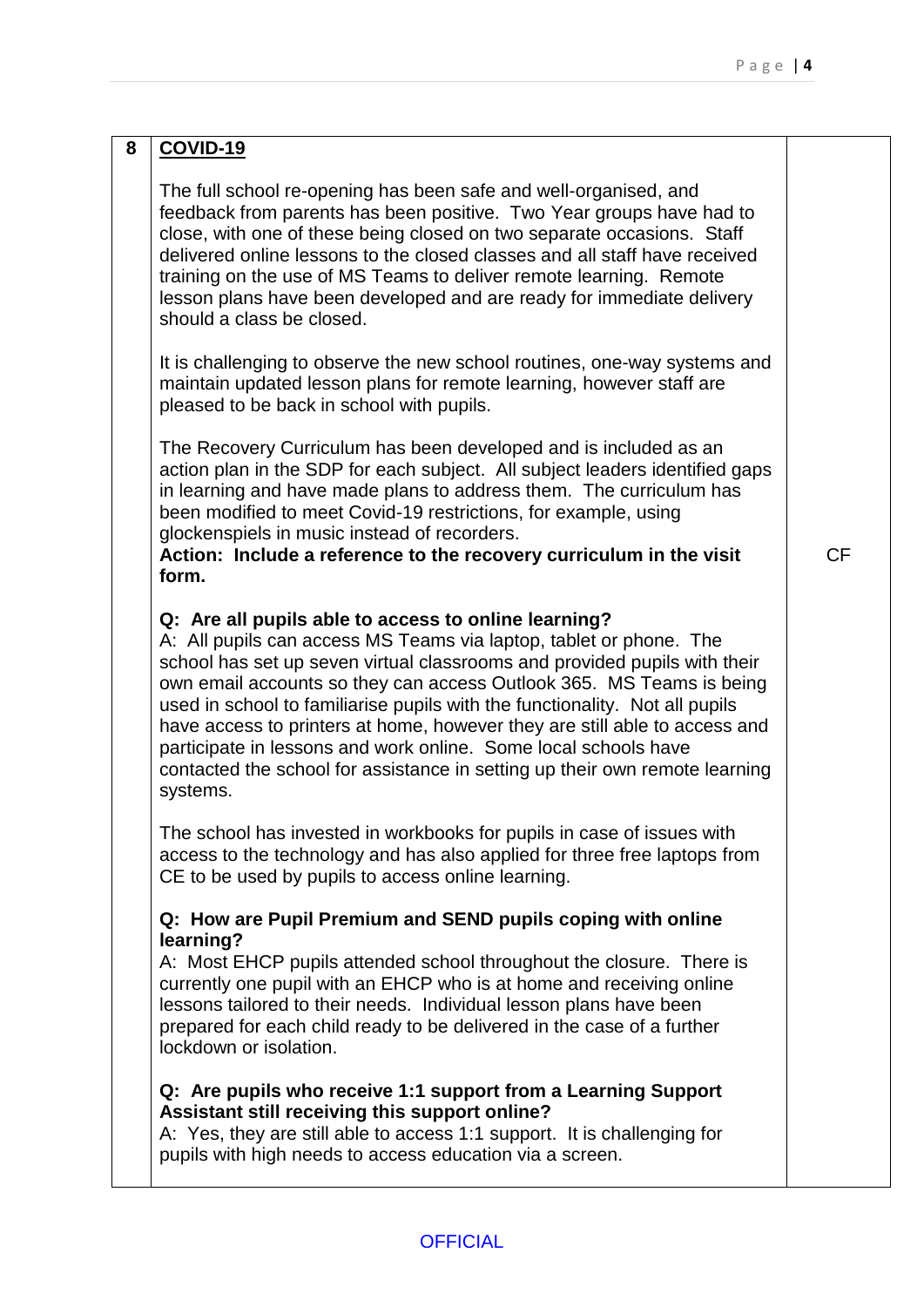| Governors conveyed their thanks and appreciation to all the staff for their |
|-----------------------------------------------------------------------------|
|                                                                             |
| hard work and commitment to providing lessons and support to all pupils     |
| during this challenging period.                                             |

## **9 CATCH-UP PREMIUM**

A link to information regarding the Catch-Up Premium has been uploaded to the GVO for reference. Governors were advised that the school has received the first tranche in the sum of £4K. Staff are currently identifying how and where the funds should be targeted to best bridge any learning gaps. Consideration needs to be given to how any Catch-Up tutoring is delivered. Catch-up work should be completed outside of normal lessons which would mean pupils missing out on something else, such as PE or having to stay after school for tuition.

**Q: Does the school have a contingency to provide teaching cover in case of staff absence or a class having to repeatedly isolate?** 

A: It would be ideal to employ a teacher to be on standby for a year and the school has considered this approach. There are tutoring agencies which will deliver online teaching however these are increasingly busy due to more pupils opting for home education. If a teacher is having to isolate at home, the school could have a teaching assistant (TA) in the classroom while the teacher teaches from home, however currently all the TA's are attached to individual pupils.

#### **10 PUPIL PREMIUM**

The review of the Pupil Premium spend for the 2019-20 academic year has been completed and made available on the school website. Planning is underway regarding the spend for 2020-21 and Pupil Voice is currently being completed with pupils.

#### **Q: Has there been an increase in Pupil Premium pupils as a result of Covid-19?**

A: One more pupil has joined the school.

#### **11 ATTENDANCE**

The school currently has 95.1% attendance. Governors noted that pupils who are isolating at home are counted as attending school.

#### **Q: Does the school see or have contact with the self-isolating pupils every day?**

A: Staff either see pupils during virtual lessons or contact them each day.

**Q: The School Attendance Policy contains a table showing the coding used for absences which indicates that a 'X' is placed against pupils who are absent due to Covid-19. Why is this?**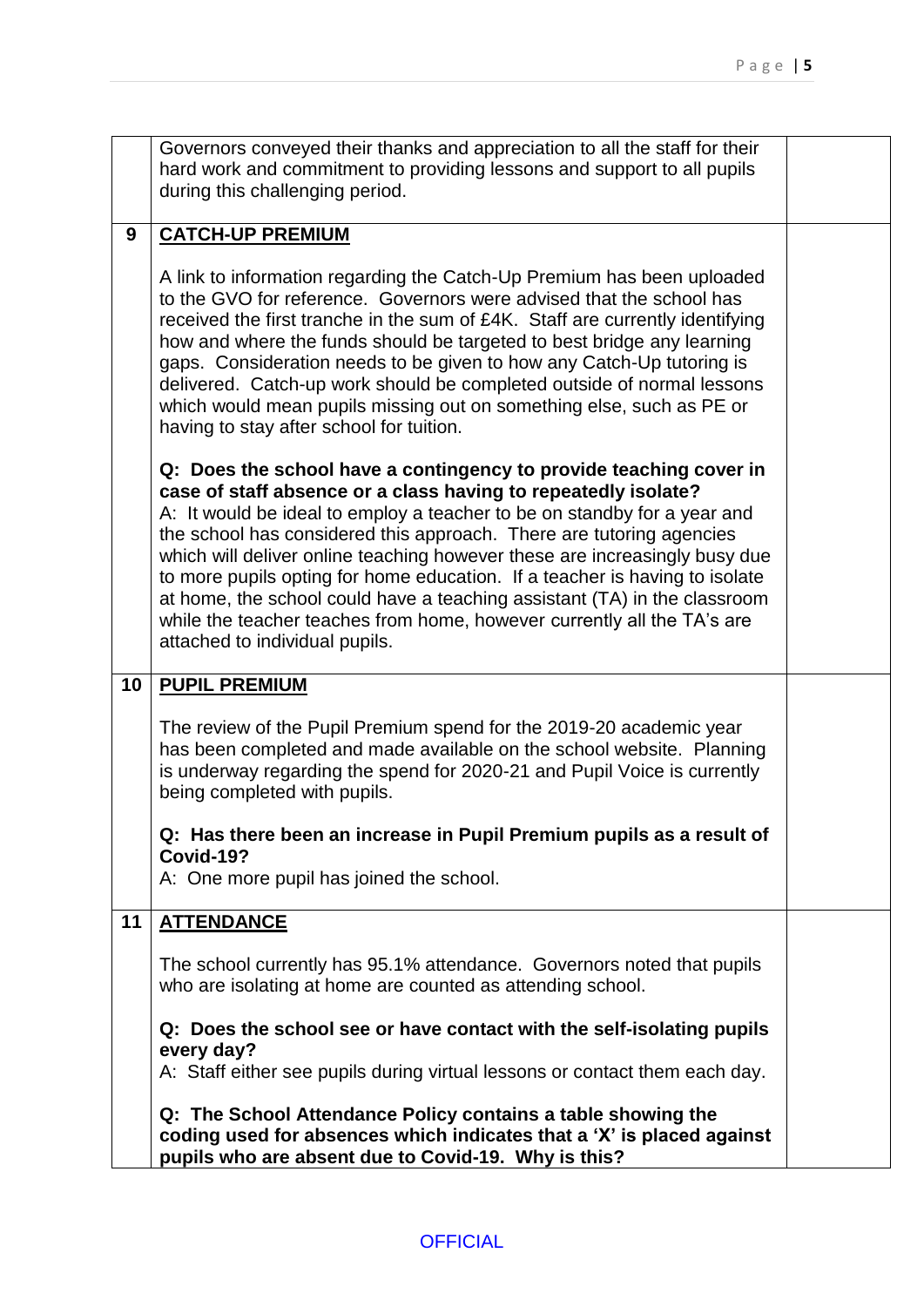|    | A: This is DfE coding requirements. The system recognises the 'X' as a<br>Covid related absence and counts it as an attendance.                                                                                                                                                                                                                                          |              |
|----|--------------------------------------------------------------------------------------------------------------------------------------------------------------------------------------------------------------------------------------------------------------------------------------------------------------------------------------------------------------------------|--------------|
|    | The school requested an attendance visit from the CE attendance team to<br>review registers and this has been completed. Governors noted that the<br>school has opted to purchase an additional Register Support session<br>halfway through the year to ensure that all registers are correct. The<br>Department for Education (DfE) attendance form is completed daily. |              |
|    | There are two pupils remaining at home due to anxiety regarding Covid-<br>19. This is classed as unauthorised absence as their classes are open for<br>them to attend. Staff phone the families regularly and are encouraging<br>them to return.                                                                                                                         |              |
|    | Q: Have national attendance targets been amended in response to                                                                                                                                                                                                                                                                                                          |              |
|    | Covid-19?<br>A: There has been no guidance regarding this, so it is assumed they will<br>remain the same.                                                                                                                                                                                                                                                                |              |
| 12 | <b>ASSESSMENT</b>                                                                                                                                                                                                                                                                                                                                                        |              |
|    | Due to the school closure, there is no data from the summer term 2020.<br>In-school assessment data has started, using Classroom Monitor.<br>Phonics screening will be completed in Year 2 after the October 2020 half-<br>term break.                                                                                                                                   |              |
|    | The school is an Early Adopter school for the new EYFS curriculum.<br>Action: To provide an overview of the new EYFS curriculum at the<br>spring 2021 meeting.                                                                                                                                                                                                           | <b>LP</b>    |
| 13 | <b>SAFEGUARDING</b>                                                                                                                                                                                                                                                                                                                                                      |              |
|    | Policies have been updated to include addendums relating to Covid-19<br>and updated information has been included in school newsletters. Staff<br>have received and reviewed the updated Keeping Children Safe in<br>Education (KCSiE) document and received annual safeguarding training.                                                                               |              |
|    | A member of staff will be undertaking Mental Health training to become the<br>schools' Mental Health First Aider.                                                                                                                                                                                                                                                        |              |
| 14 | <b>GOVERNOR TRAINING</b>                                                                                                                                                                                                                                                                                                                                                 |              |
|    | Online training is now available via Modern Governor and CE. Details of<br>courses have been uploaded to GVO. Governors were reminded of the<br>requirement to read and acknowledge the updated KCSIE document.<br>Action: To check all governors have acknowledged reading of<br>KCSiE.                                                                                 | <b>Clerk</b> |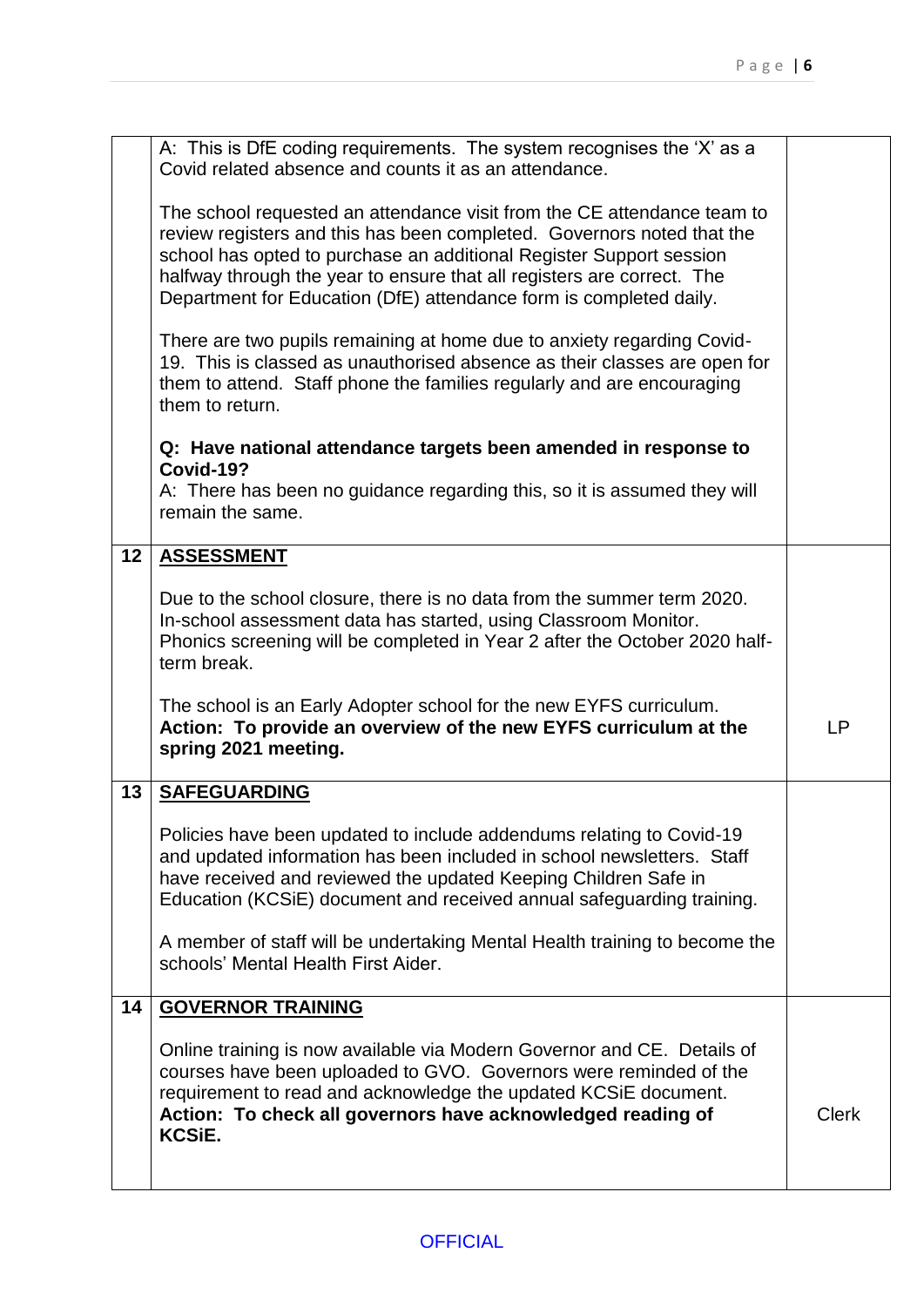|    | Governors noted that Prevent and Safeguarding training should be                            |           |
|----|---------------------------------------------------------------------------------------------|-----------|
|    | completed every three years.                                                                |           |
|    | Action: To check governors have up to date Safeguarding/Prevent                             | <b>CF</b> |
|    | training.                                                                                   |           |
|    |                                                                                             |           |
| 15 | <b>POLICIES</b>                                                                             |           |
|    | The following policies had been reviewed and approved via the GVO prior                     |           |
|    | to the meeting:                                                                             |           |
|    | • 02 - Community Cohesion                                                                   |           |
|    | • 16 - School Attendance                                                                    |           |
|    | • 19 - Uncollected Child                                                                    |           |
|    | $\bullet$ 30 – Music                                                                        |           |
|    | $\bullet$ 55 - Intimate Care                                                                |           |
|    | • 91 – Use of Social Media                                                                  |           |
|    | • 105 - Leave and Time Off                                                                  |           |
|    |                                                                                             |           |
| 16 | <b>MAINTAINED SCHOOL IMPROVEMENT PARTNERSHIP (MSIP)</b>                                     |           |
|    |                                                                                             |           |
|    | Online courses are being offered and staff will register this week for<br>English training. |           |
|    |                                                                                             |           |
|    | Q: Could a governor attend?                                                                 |           |
|    | A: The training is aimed at teaching staff and is focused upon improving                    |           |
|    | reading skills.                                                                             |           |
|    |                                                                                             |           |
| 17 | <b>DIRECTOR'S REPORT</b>                                                                    |           |
|    |                                                                                             |           |
|    | <b>Letter</b><br>A Wellbeing in Education Coordinator will be appointed by CE to provide    |           |
|    | mental health support to pupils.                                                            |           |
|    |                                                                                             |           |
|    | <b>Item 2 – NGA Update</b>                                                                  |           |
|    | Governors were reminded to complete the annual skills audit.                                |           |
|    |                                                                                             |           |
|    | <b>Item 7 – Ofsted Autumn Plans</b>                                                         |           |
|    | Ofsted visits during the autumn 2020 term will focus upon the managing of                   |           |
|    | the full school re-opening. These visits are not inspections.                               |           |
|    | Item 9 – Cheshire East Information Advice and Support Service                               |           |
|    | (CEIAS)                                                                                     |           |
|    | Governors noted that there should be a link to CEIAS from the school                        |           |
|    | SEND section on the website and within the SEND policy.                                     |           |
|    |                                                                                             |           |
| 18 | <b>GVO</b>                                                                                  |           |
|    | Governors agreed that GVO is useful and offers an effective and efficient                   |           |
|    | way of reviewing and approving policies.                                                    |           |
|    |                                                                                             |           |